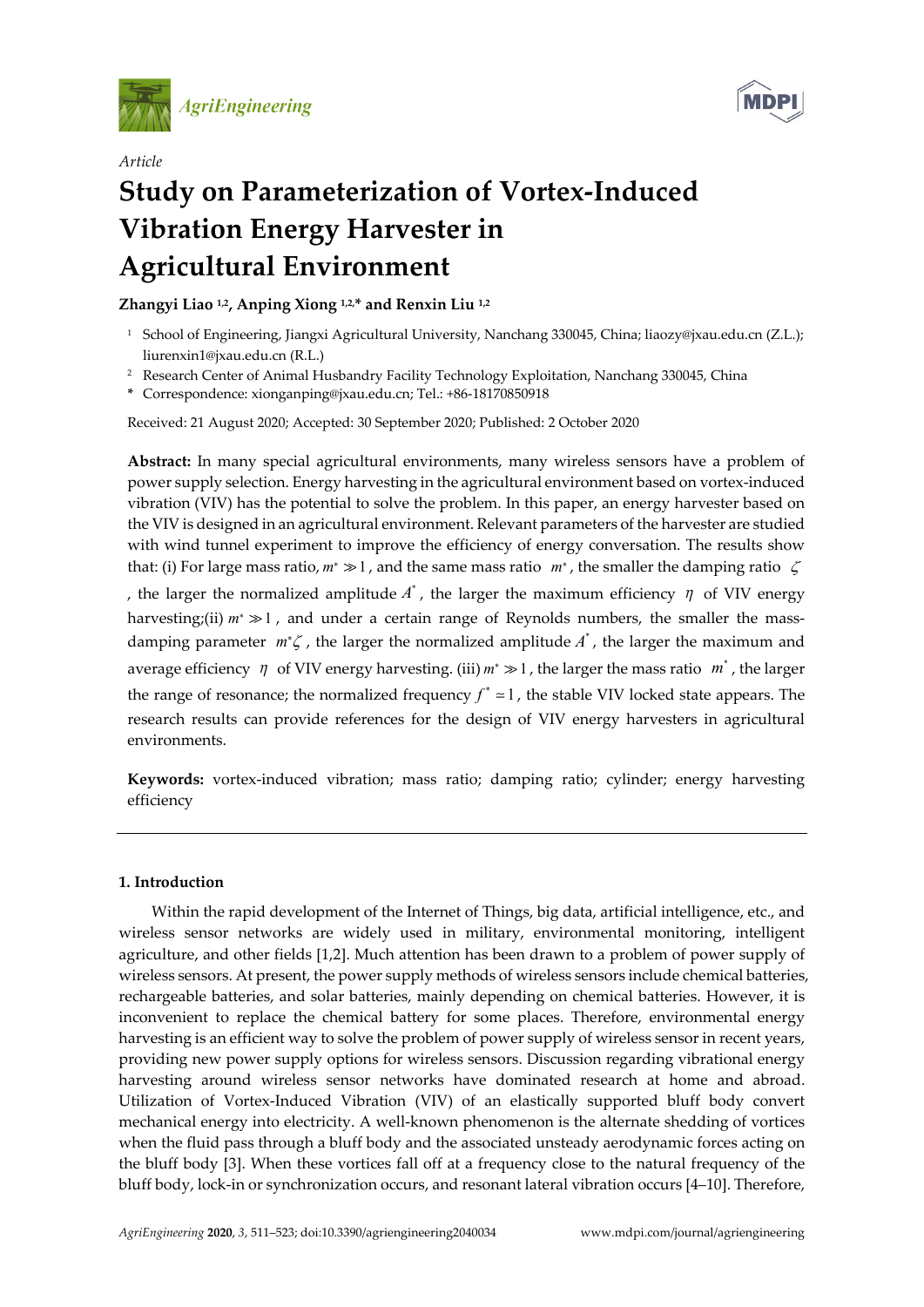using the VIV of an elastically supported bluff body to convert energy has broad application prospects, but the key technology is not mature.

The fluid flow rate is uniform and low which preconditions to trigger VIV. The wind and water characteristics are measured and analyzed in some places of agriculture engineering, such as ventilation system of piggery houses and greenhouses, open channel, pipeline system of sewage treatment, and so on. The fluid velocity in these places is uniform and low, and they have powerful conditions for triggering VIV, so this makes the research of agricultural VIV energy harvesting potentially achievable (Generally, the natural frequency of the energy harvesting structure is low, the shedding frequency of the fluid at low flow rate is also low, which can resonate well. And the stable flow velocity makes the VIV have a stable amplitude). To effectively improve agricultural informatization and improve the level of production management, wireless sensor network as an efficient, real-time information collection system has been applied to facility agricultural production [11,12]. However, in a specific agricultural production environment, the power supply energy of wireless sensors (the network node) will not be able to rely on traditional power sources. The stable working power of the wireless sensor is usually between 2 mW and 3 mW, the current research results of related VIV energy harvesters show that when the harvester is in resonance, the maximum output power can fully meet the power of the wireless sensor for stable operation [13]. This will make the energy harvester a new choice for wireless sensor network nodes to supply power, especially in the agricultural environment where it is impossible or inconvenient to replace the traditional power source-battery, such as sewage treatment water quality monitoring [14], farmland water saving irrigation monitoring, agricultural greenhouse environment monitoring, and agricultural environment monitoring of breeding houses [2] in extreme cold areas (Traditional batteries will not work properly in extremely cold areas).

In order to better design the VIV energy harvester, the current related VIV literature has been carefully read. Much of the early related basic research on VIV has been reviewed by Bearman [15], Sarkkaya [16], and Williamson and Govardhan [17]. In recent years, many scholars have conducted research on this issue. Khalak and Williamson studied the influence of mass-damping parameter on the amplitude and lock-in interval, and the normalized amplitude expression is derived from the VIV equation [18,19]; Allen and Smith et al. [20] developed an eel-like energy harvester, and used the eel structure to collect the kinetic energy in the water flow; Bernitsas et al. [21] have developed a device called VIVACE (Vortex Induced Vibration Aquatic Clean Energy), which uses the VIV cylinder mounted on the spring which is used to collect the water flow energy, and also studies how to effectively collect energy from the vibration phenomenon caused by the flow [22,23]; Antonio Barrero-Gilet al. [24] conducted a numerical analysis on the energy harvesting of a cylinder mounted on a spring; A.PERELLI et al. [25] used the principle of VIV to design an energy harvester and perform performance analysis; Xiaotong Gao et al. [26] proposed a new type of fluid energy harvesting device. The fluid flows through a fixed cylinder to generate eddy currents, which makes the flexible piezoelectric sheet vibrate to generate electricity. Luo Zhumei et al. [27,28] studied the parameters affecting the energy acquisition from VIV in ocean currents and analyzed the influence of each parameter on the energy acquisition efficiency. However, the above research mainly focuses on the collection of marine vibration energy, while the collection of agricultural environment vibration energy is less involved. The above-mentioned VIV research is mainly in the field of ocean engineering. The VIV energy harvesting system studied is a system composed of a cylinder connected to a spring, which provides a certain reference for the design of the energy harvesting device in this article.

An energy harvester based on the VIV in agricultural environments is designed, the energy harvesting system is a cantilever beam connected by a cylinder. The stiffness and damping ratio ζ of the system are mainly derived from the cantilever beam, the cantilever beam has a certain influence on the entire flow field. Whether the relevant conclusions of the literatures are suitable for the VIV of the energy harvester is worth considering. So, the relevant parameters of the harvester are studied to improve efficiency of energy conversation. It includes the damping ratio  $\zeta$ , the mass-damping parameter *m* ζ<sup>∗</sup> (the mass ratio *m*<sup>∗</sup> is the ratio of the average density of the cylinder to the density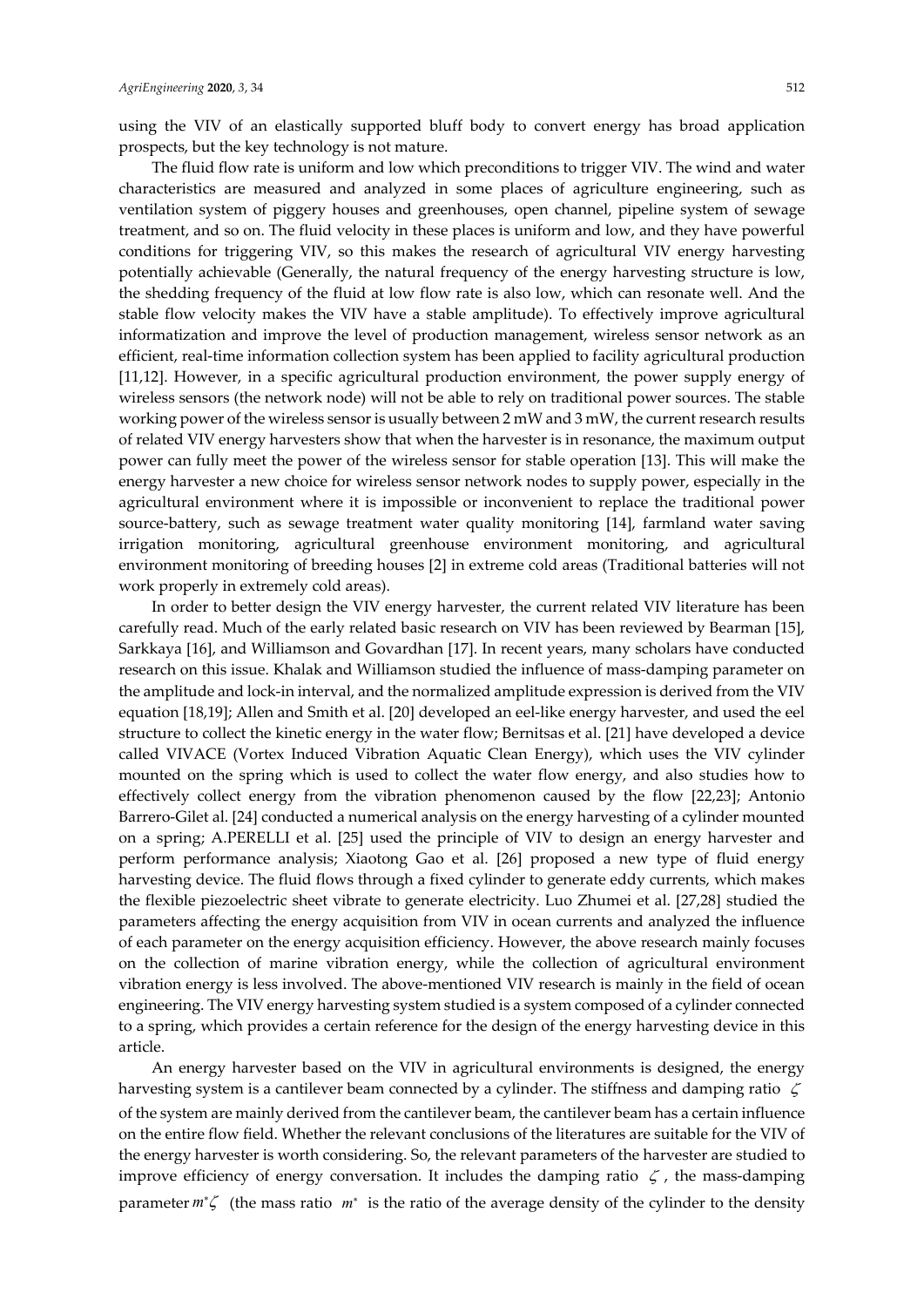of the surrounding fluid). The research aims to obtain the maximum efficiency of energy conversion under specific mechanical parameters. We begin in Section 2, introducing a simple mathematical model of VIV of a cantilever beam connected by cylinders, which helps to introduce an energy conversion factor. Next, we introduced the experimental equipment and experimental model data in detail in Section 3. Based on the mathematical model established in Section 2, a parametric study is carried out in Section 4, revealing the role of the effect of each parameter on the model conversion efficiency. Finally, some conclusions are drawn in Section 5.

#### **2. Mathematical Model**

## *2.1. Mathematical Model of VIV of Cylinder*

As shown in Figure 1. Here, we will consider a simplified situation that is under the action of the inflow, the cantilever mounted cylinder is prone to VIV oscillations in the transverse y. In fact, the cylinder does not move completely laterally, which may affect the measurement of its amplitude value, but this effect is minimal. To simplify the system and ignore this effect.



**Figure 1. Overall structure.** 

The internal dissipation damping ratio  $\zeta$  of the energy harvesting system can be expressed as

$$
\zeta = c/(4\pi f_n) \tag{1}
$$

where  $f_n$  is the natural frequency and  $c$  is the mechanical damping coefficient.

The mass per unit length of the cantilever beam connected to the cylinder system is  $m_e$ , the transversal displacement of the cylinder is determined by the interaction of inertial force, damping force, stiffness, and lift force, which can be expressed as

$$
F_Y(t) = m_e \left( y + 2\zeta \omega_n y + \omega_n^2 y \right)
$$
 (2)

where *y* is the first-order derivative with respect to physical time *t*, *y* is the second-order derivative with respect to physical time  $t$ , and  $\omega_n$  is the vibration circle frequency.

Within the resonance range, the lift force of each unit can be approximately expressed as

$$
F_{Y} = \frac{1}{2} \rho U^2 D C_Y \sin(2\pi f t + \phi)
$$
\n(3)

where  $\rho$  is fluid density, *U* is the flow rate, *D* is the diameter of the cylinder,  $C_\gamma$  is the lift coefficient,  $f$  is the vibration frequency, and  $\phi$  is the phase angle between the lift and the displacement of the cylinder [10].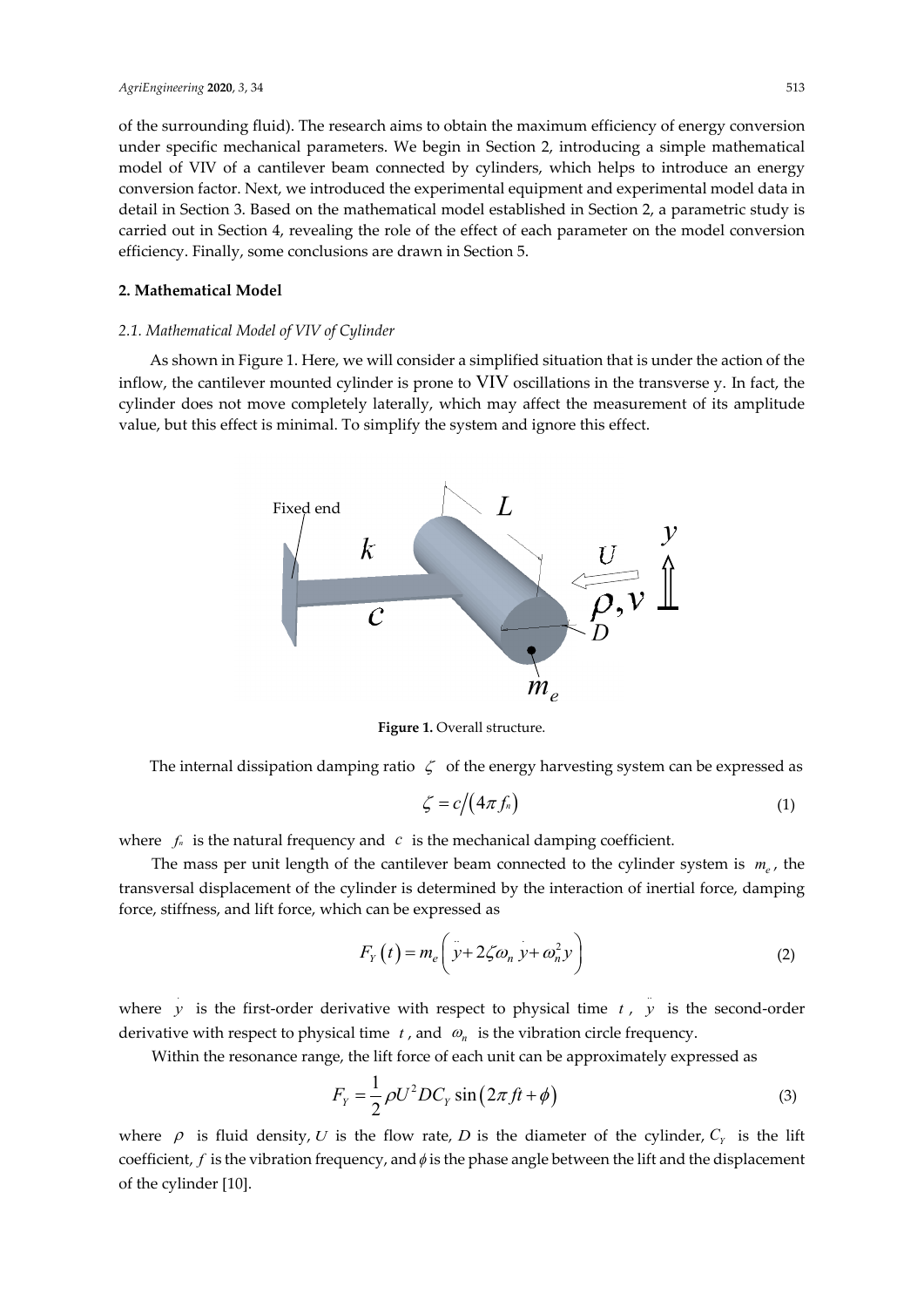#### *AgriEngineering* **2020**, *3*, 34 514

Substituting Equation (3) in Equation (2), considering (based on experimental evidences) a steady state of harmonic oscillation  $y(t) = A\sin(2\pi ft)$ , and normalized amplitude  $A^* = A/D$ , normalized frequency  $f^* = f/f_n = 1$ , and the reduced velocity  $U^* = U/fD$ , it can be obtained as

$$
A^* = \frac{C_Y \sin \phi}{16\pi^2 m^* \zeta} \left(\frac{U^{*2}}{f^*}\right)
$$
 (4)

$$
f^* = \left(1 - \frac{C_Y \cos \phi U^{*2}}{8\pi^2 m^* A^*}\right)^{\frac{1}{2}}
$$
(5)

For large mass ratio,  $m^* \gg 1$ , from Equation (5) one can see that  $f^* \approx 1$  (the experiments show that  $U^{*2}/8\pi \sim 1$ ,  $C_y \cos \phi \sim 1$ . Then, one may deduce that, in this case, the normalized amplitude  $A^*$ is a function of the product of the combined mass-damping parameter  $m^*$  and the reduced velocity *U*<sup>∗</sup>. For  $m^* \sim 1$ , however, Equations (4) and (5) are coupled, and hence  $A^*$  should be a function of two independent parameters  $m^*$  and  $\zeta$ , as well as  $U^*$ .

#### *2.2. Efficiency*

The transfer of energy can be regarded as the power done by the fluid per unit length in a vibration period *T* . Conversion efficiency  $\eta$  can be defined as the ratio  $P<sub>E</sub>$  of the power obtained from the fluid per unit length to the total power  $P_F$  of the fluid per unit length, namely

$$
\eta = P_E / P_F \tag{6}
$$

The total power per unit length of fluid can be expressed as  $\rho U^3 D / 2$ . Where is the power  $P_E$ obtained by the cylinder per unit length from the fluid in each vibration period *T* , namely

$$
P_E = \frac{1}{T} \int_0^T F_y \, y \, dt \tag{7}
$$

In the lock-in region, the state of sinusoidal vibration is steady. By the simultaneous Equations (3), (6), and (7), conversion efficiency can be expressed by the normalized amplitude  $A^*$ , the reduced velocity  $U^*$ , the normalized frequency  $f^*$ , and the fluid force excitation coefficient  $C_y \sin \phi$ , which is

$$
\eta = \pi A^* C_Y \sin \phi \left( \frac{f^*}{U^*} \right) \tag{8}
$$

We can see from Equation (8) that under certain mechanical parameters, the conversion efficiency  $\eta$  of VIV is directly related to the fluid force excitation coefficient  $C_Y \sin \phi$ , the normalized amplitude  $A^*$ , and the reduced velocity  $U^*$ .

# **3. Experimental Equipment**

#### *3.1. Annular Wind Tunnel*

The experiment was carried out in an annular multifunctional wind tunnel, as shown in Figure 2. The overall size of the wind tunnel is  $9.9 \text{ m} \times 3.5 \text{ m} \times 2.0 \text{ m}$ . The airflow generated by the fan passes through the return section, corner section, stable section, contraction section, and the first working section, the second working section, and the diffuser section circulate in motion. The flow velocity of the working section ranges from 0.2 to 40 m/s. The relative standard deviation of flow velocity uniformity is ≤1% in the wind tunnel working area, and the relative deviation of flow velocity stability is ≤0.5% in the wind tunnel working area. The flow field in the working area is stable, basically free from external interference, and does not have high requirements for the experimental environment.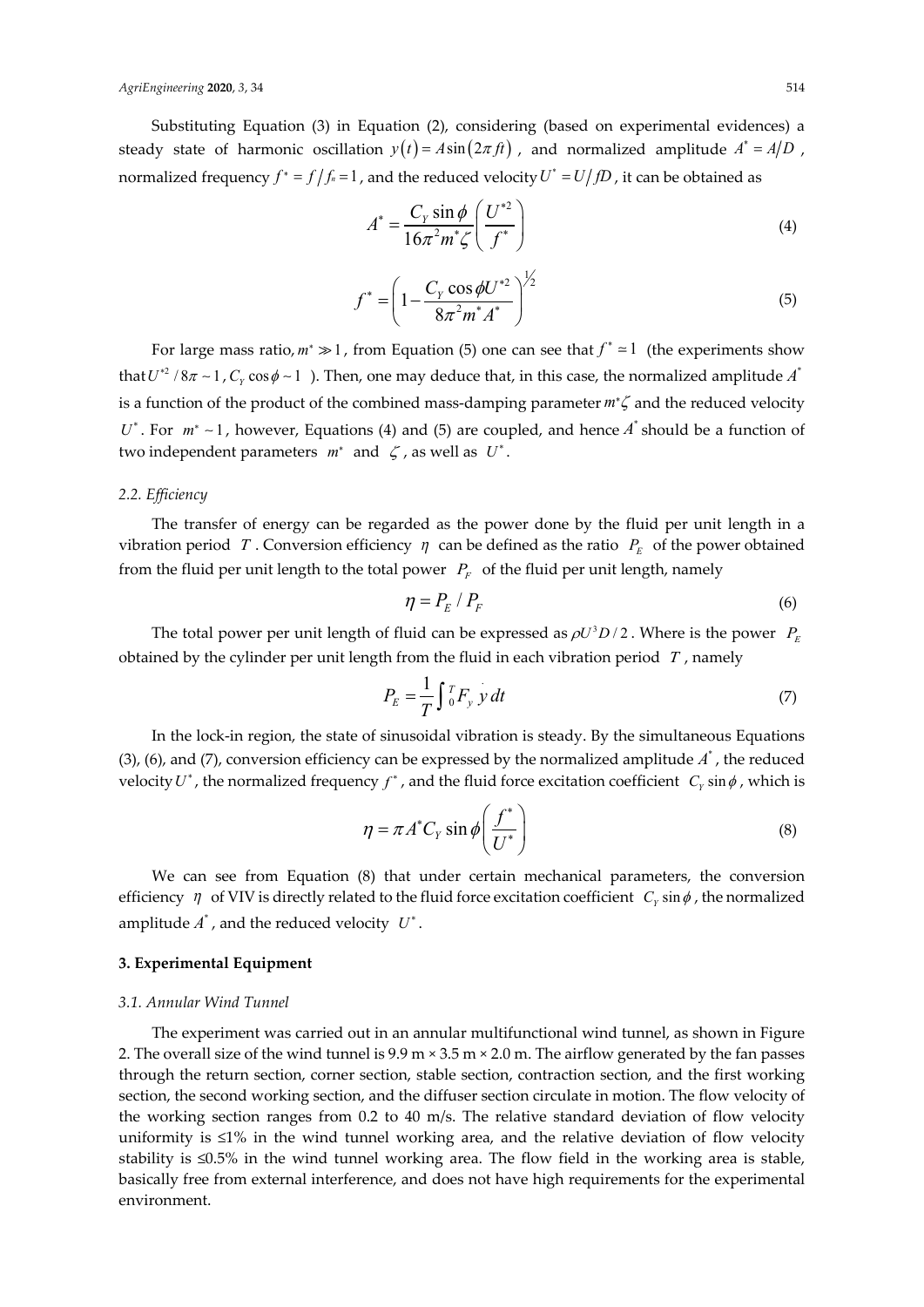### *3.2. Experimental Model and Experimental System*

The experimental model is shown in Figure 3. The experimental model includes a fixed bracket, a cantilever beam, and a cylindrical model. The cantilever beam is laser-cut from aluminum sheet, the mass density of aluminum sheet is  $2700 \text{ Kg/m}^3$ , and the elastic modulus is 72.000 Mpa; the cylinder is a transparent PC tube with closed ends, and the plastic tube has high impact strength and is not easy to deform; the experimental fluid is natural wind, laboratory air quality density is 1.2  $Kg/m<sup>3</sup>$ . To ensure the reliability of the experiment, the cantilever beam and the fixed bracket are consolidated with screws, which can be disassembled without losing the flexibility of the experiment. One end of the cantilever beam is connected to the outside of the middle end of the cylindrical model. The cylindrical model does not twist around the nodes, and does not deform under the action of fluid. To ensure the reliability of the laser displacement meter measurement data, a laser displacement meter base installed on a fixed bracket was designed in the experiment. The base can move left and right with the support, and the laser displacement meter is fixed on the horizontal surface of the base through a cable tie. The signal point of the laser displacement meter is irradiated on the connecting end of the cantilever beam and the cylindrical model. The cylindrical model is subjected to VIV by the fluid to make the connected cantilever beams vibrate synchronously, so that the amplitude of the vertical vibration of the cylindrical model can be collected in real time. The experimental cylinder model is shown in Table 1.



**Figure 2.** The annular wind tunnel.

| Cylinder $D (mm)$ $L (mm)$ $L/D$ |    |     |      | m(g)  |
|----------------------------------|----|-----|------|-------|
|                                  | 50 | 252 | 5.04 | 10.8  |
|                                  | 50 | 252 | 5.04 | 59.5  |
| з                                | 50 | 252 | 5.04 | 94.6  |
|                                  | 50 | 252 | 5.04 | 139.3 |

**Table 1.** Parameters of cylindrical model.

An anemometer is used to measure the real-time wind speed in the wind tunnel, and a laser displacement meter is used to collect the real-time amplitude of the vertical vibration of the cylinder, as shown in Figure 3. The laser displacement meter sensor transmits and receives up and down vibration signals, and is equipped with a USB interface, it is connected to the computer through a USB data cable, and real-time data monitoring, collection, and storage functions are realized through the optoDCDT program, it can collect data accurately to 0.005 s. During the experiment, the cantilever beam and the laser displacement meter panel were kept at a distance of 10 cm to ensure sufficient vibration space and laser signal transmission and reception time.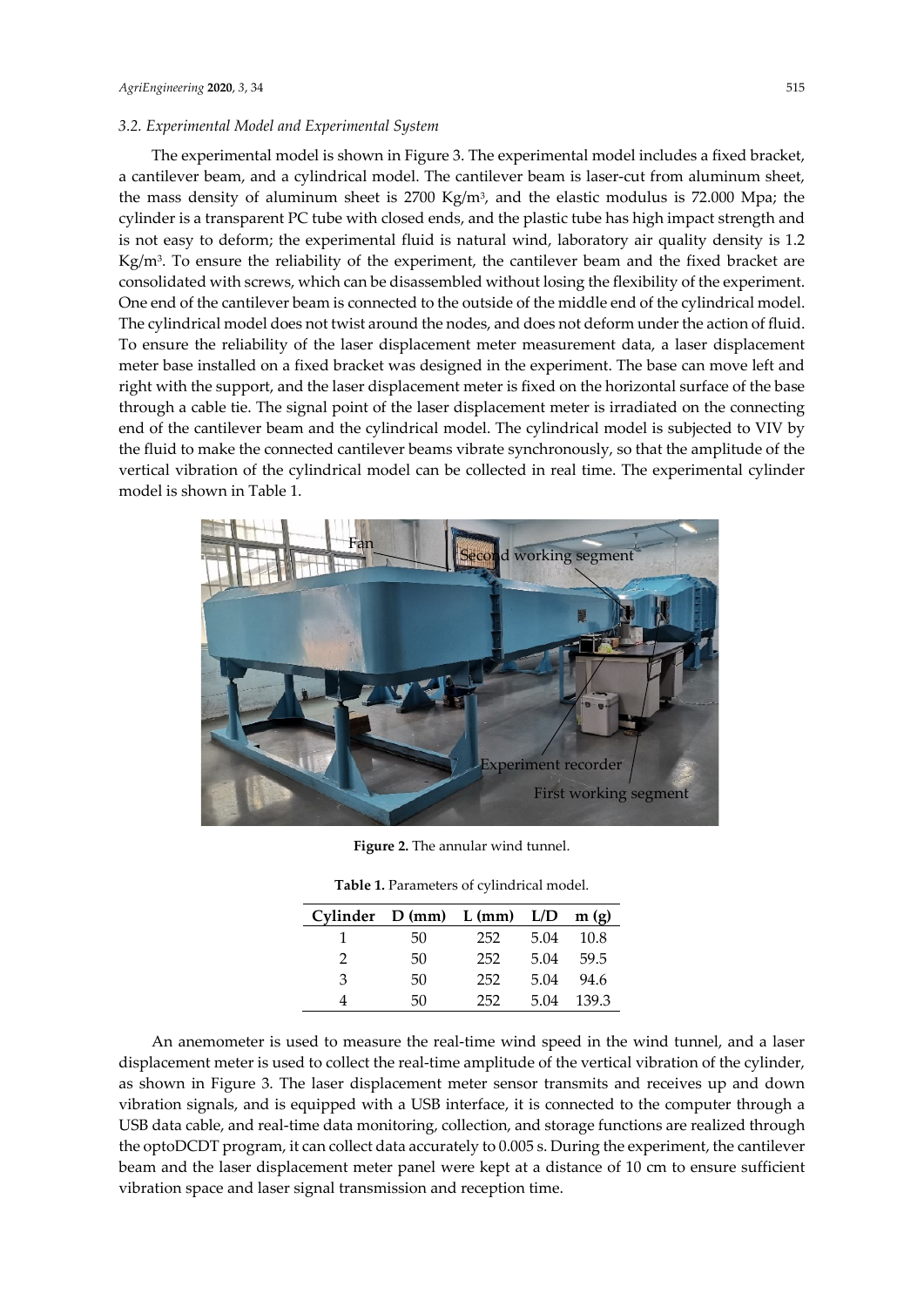

**Figure 3.** Diagram of experimental model and sensor.

#### *3.3. Experimental Content*

Many experiments are used to explore the law of VIV of the cantilever beam connecting cylinder in the wind tunnel. To test the reliability of the experimental model, the free vibration amplitude was collected before the experiment. Two sets of experiments are designed: (I) VIV experiment of the effect of the same mass ratio *m*<sup>∗</sup> but different damping ratio ζ on the energy conversion efficiency; (II) VIV experiment of the effect of the different *m* ζ<sup>∗</sup> on the energy conversion efficiency.

Experiment I is to study the same  $m<sup>*</sup>$ , but different  $\zeta$  effects on the energy conversion efficiency of the cantilever beam connected to the cylindrical VIV. The physical parameters are shown in Table 2, keeping the quality of the energy harvesting system unchanged, the system damping ratio  $\zeta$  is changed by changing the width of the cantilever beam. Experiment II is to study the different *m*<sup>\*</sup>ζ effects on the energy conversion efficiency of the cantilever beam connected to the cylindrical VIV. The physical parameters are shown in Table 3, keeping the overall dimensions of the energy harvesting system unchanged, the mass damping ratio *m* ζ<sup>∗</sup> is changed by changing the mass of the tube.

|   | Number Cylinder $m^*$ $\sim$ 5 |  |                                     |
|---|--------------------------------|--|-------------------------------------|
|   | $\mathcal{P}$                  |  | $98.28$ 0.00274 6.7 5.9 \cdot 11.6  |
|   | $\mathcal{D}$                  |  | $98.28$ 0.00313 10.1 5.2 \cdot 10.4 |
| 2 |                                |  | $98.28$ 0.00528 11.7 5.6 ~ 10.7     |

**Table 2.** Parameters of experiment I model.

|               | Number Cylinder | $m^*$ | $\zeta$ | $m^*\mathcal{L}$ | $U^*$                                                |
|---------------|-----------------|-------|---------|------------------|------------------------------------------------------|
|               |                 |       |         |                  | $21.83 \quad 0.00915 \quad 0.200 \quad 4.5 \sim 8.6$ |
| $\mathcal{P}$ |                 |       |         |                  | $98.28$ 0.00313 0.307 5.2 \cdot 10.4                 |
| 3             | 3               |       |         |                  | $156.17$ 0.00267 0.417 5.3~10.5                      |
|               |                 |       |         |                  | $229.91$ 0.00214 0.492 5.2 \cdot 10.3                |

**Table 3.** Parameters of experiment II model.

During the experiment, the wind speed of the wind tunnel was adjusted, the amplitude of the cantilever beam connected to the cylinder under different wind speeds was collected, and the time history curve was drawn to explore the effect of energy collection on the VIV.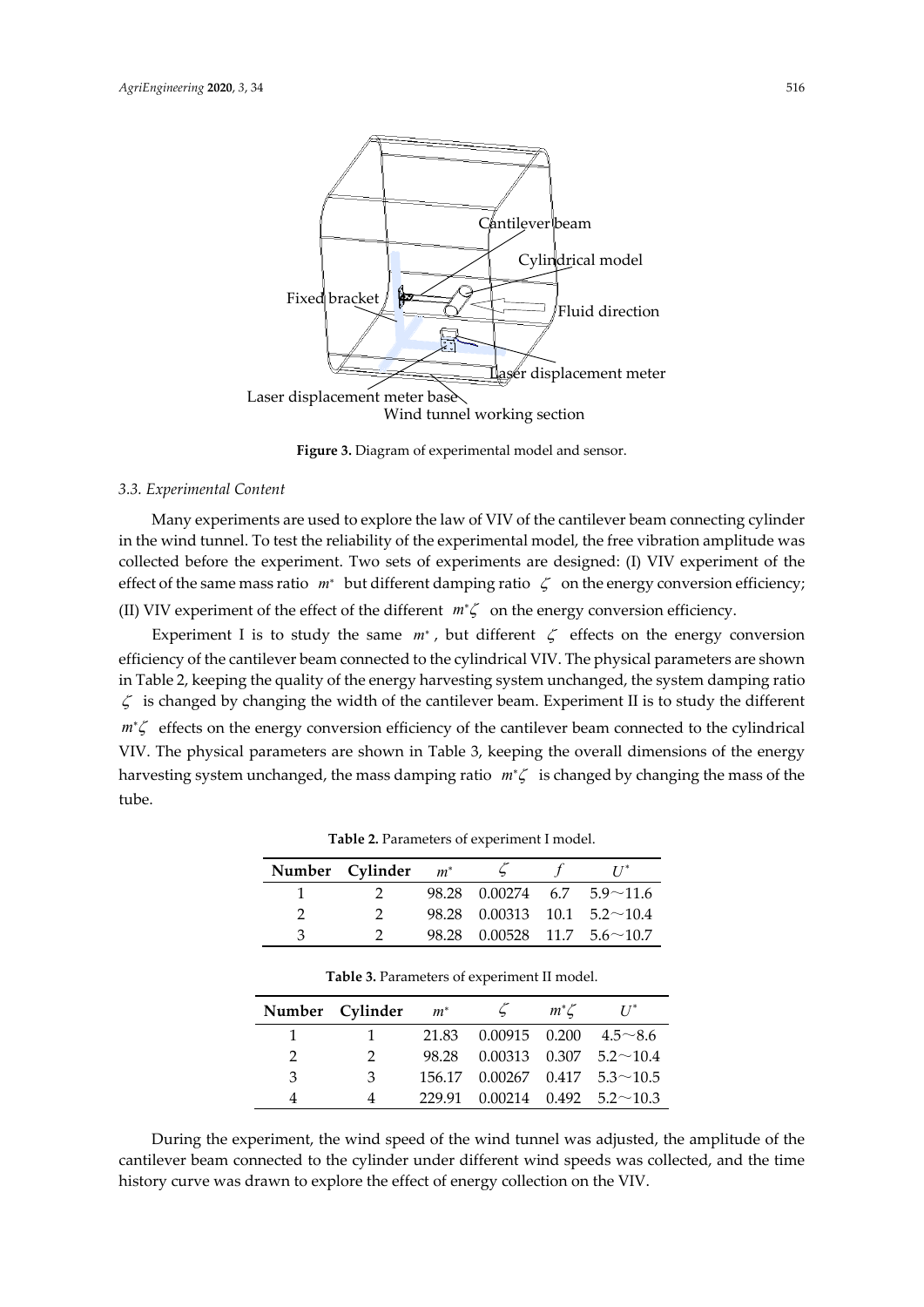#### **4. Experimental Results and Discussion**

#### *4.1. Experimental Model Parameter Calculation and Reliability Analysis*

By collecting the free vibration amplitude and performing FFT (Fast Fourier Transformtion) on it, the free vibration frequency  $f_n$  is obtained. as shown in Figure 4a.



**Figure 4.** (**a**) FFT (Fast Fourier Transform) to get the natural frequency; (**b**) ANSYS APDL modal analysis.

ANSYS APDL software is used to establish experimental models, experimental model meshing, experimental model modal analysis and experimental model transient distraction. Experimental model modal analysis obtains the first-order frequency  $f_i$  of model vibration. Then, by comparing the free vibration frequency  $f_n$  with the first-order modal vibration frequency  $f_n$  of modal analysis, the reliability of the model can be preliminarily verified. As shown in Figure 4. The control results of each group of experiments  $f_n$  and  $f_1$ , as shown in Table 4.

| Number  | (Hz) | $f_1$ (Hz) | Error |
|---------|------|------------|-------|
| I 1     | 6.7  | 7.0        | 4.28% |
| 12      | 10.1 | 10.3       | 1.94% |
| 13      | 11.7 | 12.4       | 5.64% |
| $\Pi$ 1 | 26.1 | 26.6       | 1.88% |
| $\Pi$ 2 | 10.1 | 10.3       | 1.94% |
| $\Pi$ 3 | 9    | 9.3        | 3.22% |
| II 4    | 7.8  | 8.1        | 3.70% |

**Table 4.** Parameters of comparison result of  $f_n$  and  $f_1$ .

There are two main reasons for the error: (i) The fixed end of the cantilever beam is not completely consolidated. The length of the cantilever beam that vibrates in the experiment should be longer. This length is very small and difficult to measure. (ii) The cantilever beam is consolidated with the cylinder, so that the length of the cantilever beam is reduced. The reduced length is small and difficult to measure.

The damping ratio  $\zeta$  is obtained by the simplest and most practical free vibration attenuation method, namely

$$
\zeta = \delta_n / 2\pi n \tag{9}
$$

where  $\delta_n = \ln(A_o/A_n)$  is the attenuation rate after *n* week,  $A_o$  is the initial amplitude, and  $A_n$  is the amplitude *A* attenuated to 53.306%.

The system mass ratio  $m^*$ <sub>s</sub> can be expressed as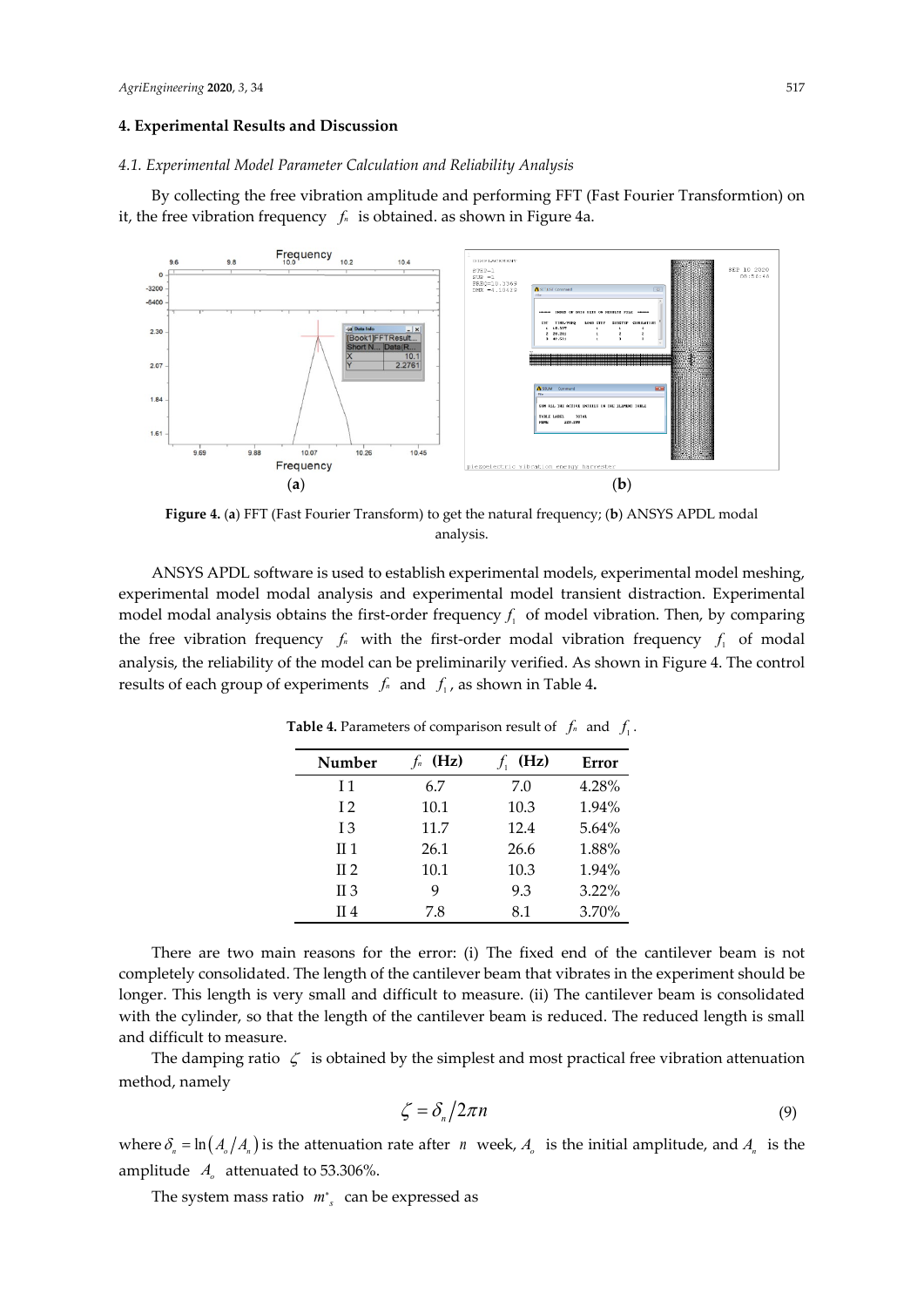$$
m^*_{s} = m_m / m_D \tag{10}
$$

where the modal mass is  $m_m = 2E_k/\omega^2$ , the kinetic energy of the system obtained by ANSYS APDL modal analysis, as shown in Figure 4b. Circular frequency  $\omega = 2\pi f$  , mass of cylinder  $m_{_D} = \rho \pi D^2 L/4$  , *L* is the length, and *D* is diameter of the cylinder, respectively.

After calculating the damping ratio  $\zeta$ , through ANSYS APDL software transient analysis, the transient analysis time history curve is obtained, and it is used to compare with the time history curve of free vibration to verify the reliability of the experimental model again. As shown in Figure 5.



**Figure 5.** Comparison chart of free vibration and ANSYS APDL transient analysis time history curve.

## *4.2. The Effect of* ζ *on VIV Conversion Efficiency* η

In order to explore the  $\zeta$  impact on the energy collection of the cantilever beam connected to the cylinder, VIV experiment of the same mass ratio *m*<sup>∗</sup> but different damping ratio ζ were designed, and the cylinder VIV amplitude was collected by a laser displacement meter. For the same mass ratio  $m^* = 98.28$ , and the different damping ratio  $\zeta = 2.74 \times 10^{-3}$ ,  $\zeta = 3.13 \times 10^{-3}$ , and  $\zeta = 5.28 \times 10^{-3}$ 10<sup>-3</sup>. The law of change of the normalized amplitude  $A^*$  and conversion efficiency η with the reduced velocity  $U^*$ . As shown in Figure 6; Figure 7.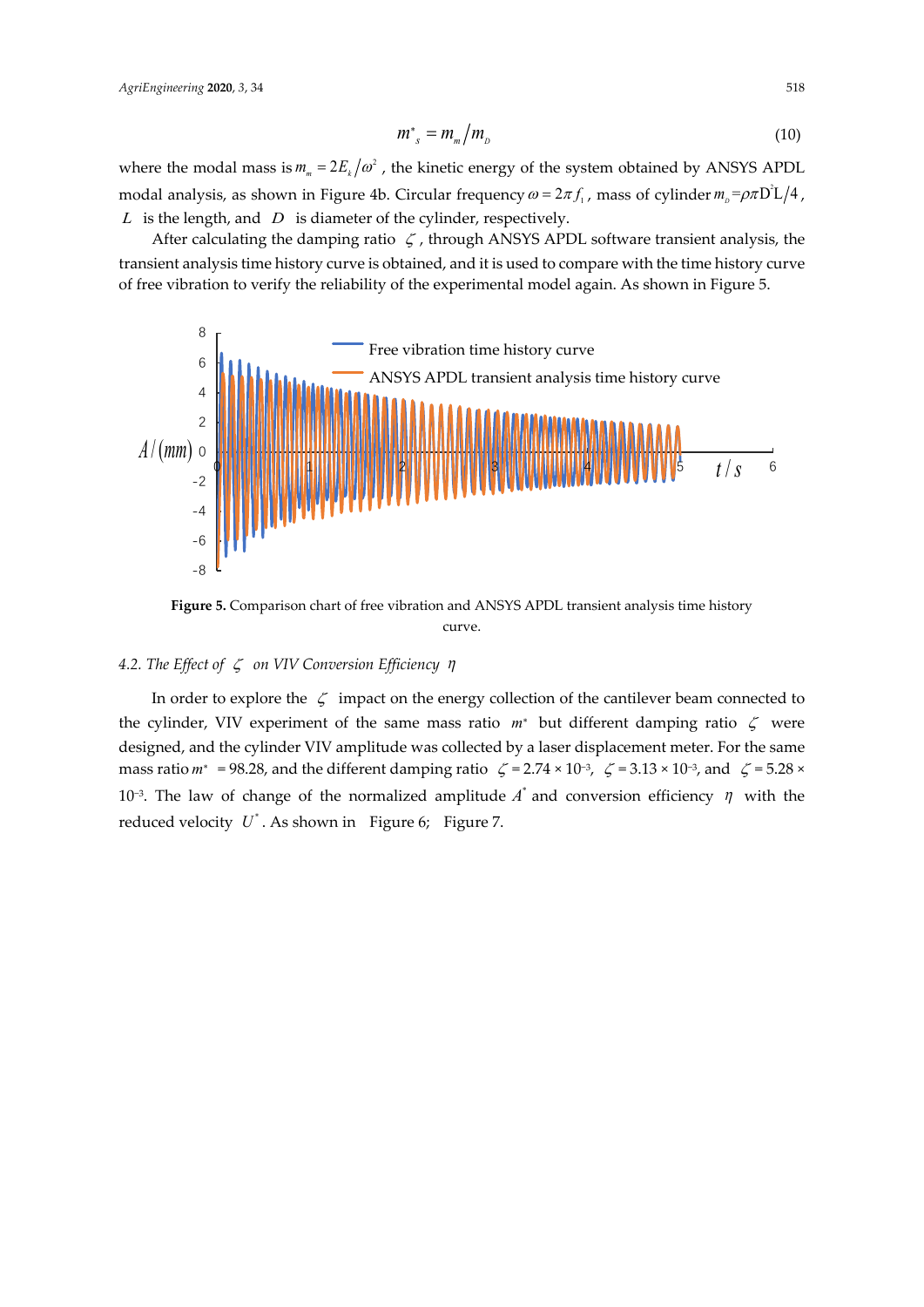

**Figure 6.**  $A^*$  with the change of  $U^*$  of experiment  $\Pi$ .



**Figure 7.**  $\eta$  with the change of  $U^*$  of experiment II.

We can see from Figure 6 that the smaller the damping ratio  $\zeta$ , the larger the normalized amplitude  $A^*$  of the cantilever beam connected to the cylindrical VIV, and the longer the resonance range of the reduced velocity  $U^*$ . In fact, this is consistent with the results of the previous mathematical model. For large mass ratio,  $m^* \gg 1$ , the damping ratio  $\zeta$  is inversely proportional to  $A^*$ , so the smallest damping ratio  $\zeta = 2.74 \times 10^{-3}$ , the largest normalized amplitude  $A^*$  value appears in the experiment, as shown in Figure 6. When  $\zeta$  = 2.74 × 10<sup>-3</sup>, the maximum value of conversion efficiency  $\eta$  is the largest, the maximum conversion efficiency  $\eta$  value is 0.035. This seems to indicate that for large mass ratio,  $m^* \gg 1$ , the trends of  $A^*$  and  $\eta$  are the same with  $\zeta$ , and the damping ratio  $\zeta$  has a great influence on the maximum efficiency  $\eta$  attainable. In fact, the maximum achievable conversion efficiency  $η$  might be again be governed by the product  $m<sup>*</sup>ζ$ . Results are presented in Figure 7.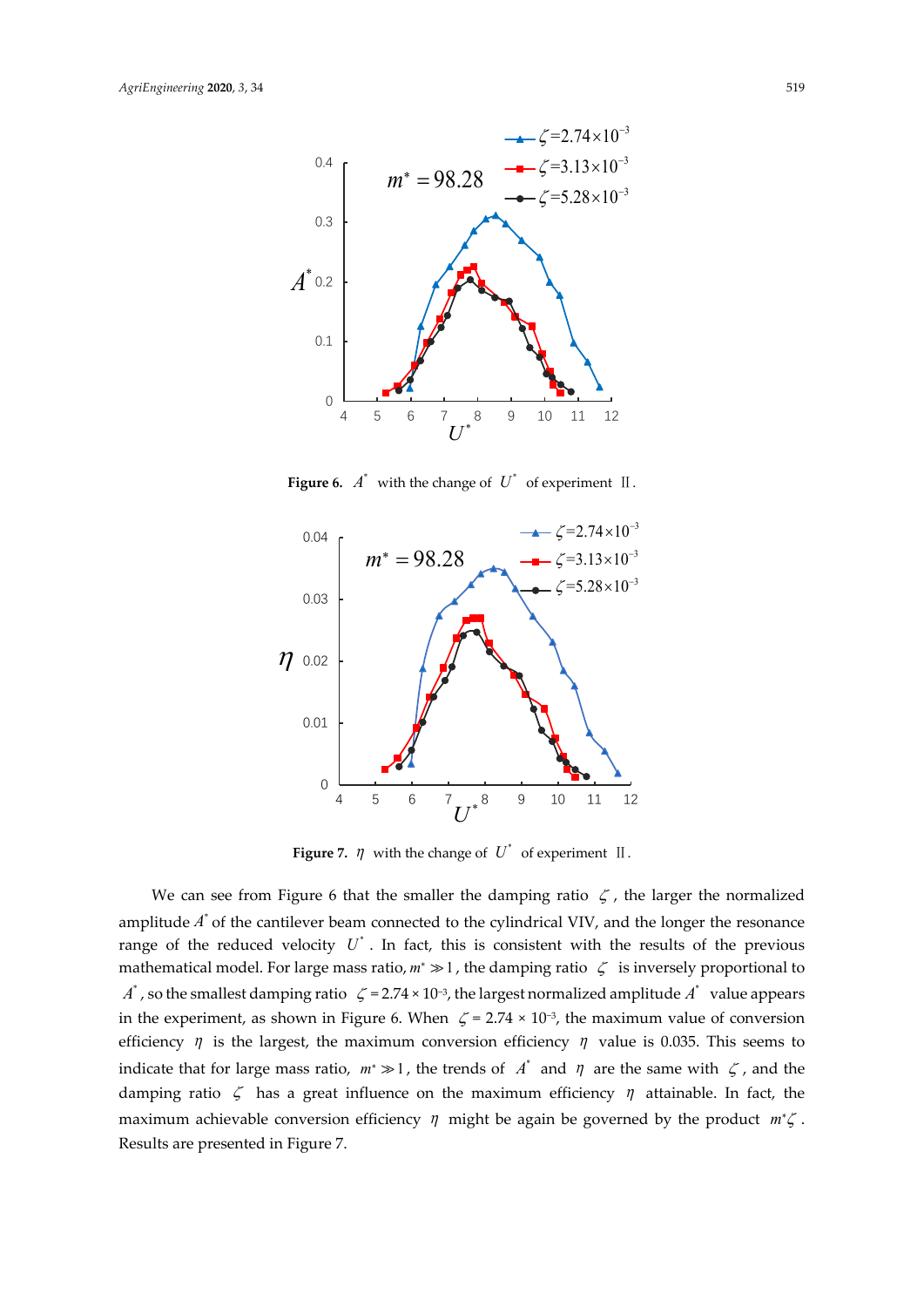# *4.3. The Effect of m<sup>\*</sup>ζ on VIV Conversion Efficiency η*

In order to explore the *m*<sup>∗</sup>ζ influence on the energy harvesting of the cantilever beam connected to the cylinder, VIV experiment of the different mass-damping parameter *m*<sup>∗</sup>ζ were designed, and to obtain the VIV amplitude of the cylinder through a laser displacement meter. For large mass ratio,  $m^*$  ≫ 1, and each value of mass-damping parameter  $m^*ζ = 0.200$ ,  $m^*ζ = 0.307$ ,  $m^* \zeta = 0.417$ ,  $m^* \zeta = 0.492$ , the law of change of the normalized amplitude  $A^*$  and conversion efficiency  $\eta$  with the reduced velocity U<sup>\*</sup>. As shown in Figure 8; Figure 9.



**Figure 8.**  $A^*$  with the change of  $U^*$  of experiment  $II$ .



**Figure 9.**  $\eta$  with the change of  $U^*$  of experiment II.

We can see from Figure 8 that the smaller the mass-damping parameter  $m$ <sup>\*</sup> $\zeta$ , the larger the normalized amplitude  $A^*$  of the cantilever beam connected to the cylindrical VIV, but the resonance range of the reduced velocity  $U^*$  is smaller. The results seem to indicate that for large mass ratio, *m*<sup>∗</sup>  $\gg$  1, the peak normalized amplitude  $\Lambda^*$  is mainly controlled by the product of  $m^* \zeta$ ,  $\Lambda^*$  and the product of *m*<sup>\*</sup>ζ are inversely proportional, this is consistent with the expected result. So *m*<sup>\*</sup>ζ =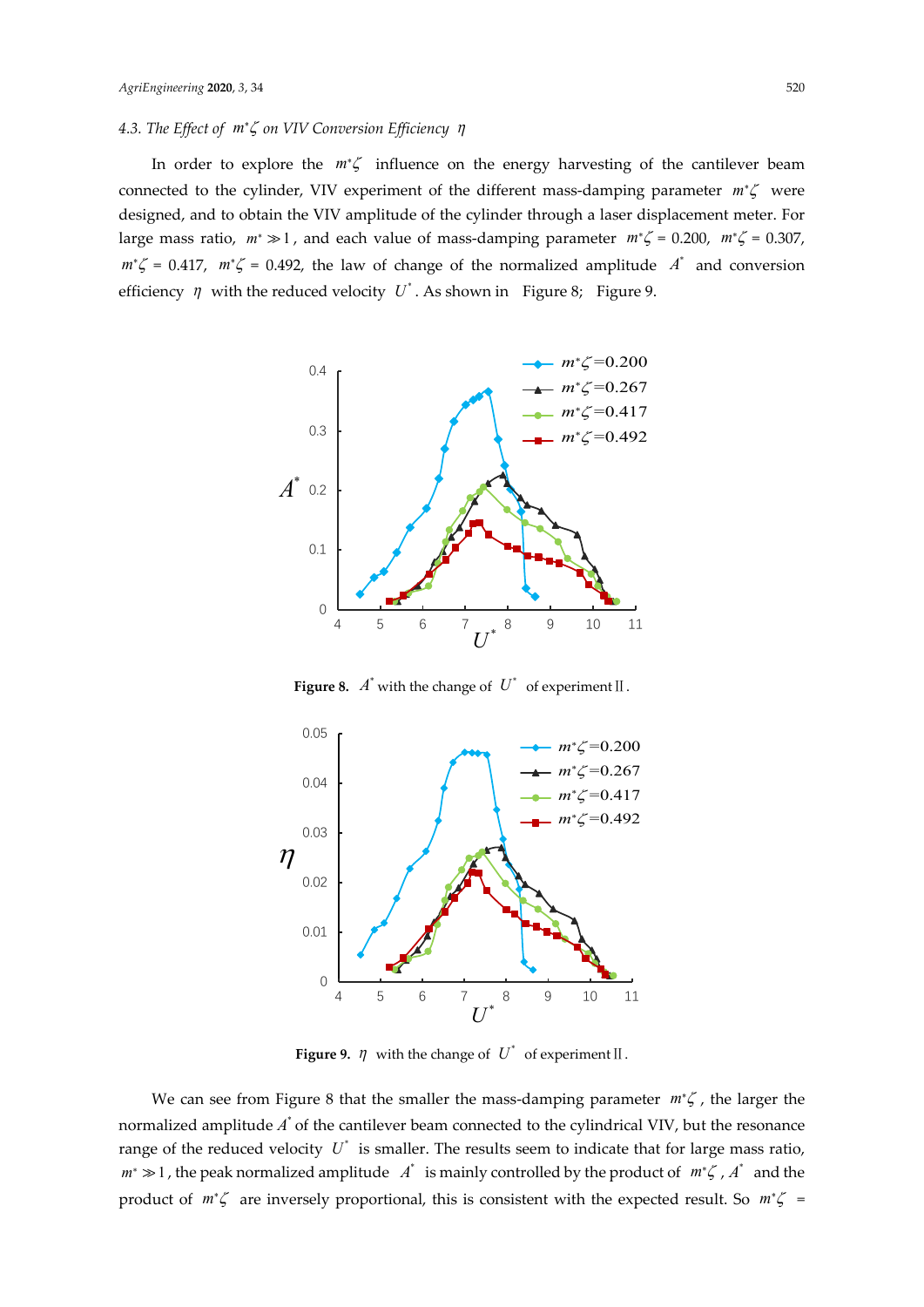0.200, the normalized amplitude  $A^*$  have maximum value, as shown in Figure 8. From the results, it seems that the value of *m* ζ<sup>∗</sup> has a relatively large impact on the energy conversion efficiency value  $η$ . So, the maximum value of conversion efficiency  $η$  at  $m<sup>*</sup>ζ$  = 0.200 is the largest, the maximum value is 0.046. Results are presented in Figure 9.

According to the above experiment, calculate the average value of the conversion efficiency under each value  $m^* \zeta$ , when  $m^* \zeta = 0.200$ , the average conversion efficiency  $\eta = 0.02$  is the maximum. From a practical point of view, it is very interesting to efficiently extract energy from a stream in a wide range of environments. For large mass ratio,  $m^* \gg 1$ , in a specific Reynolds number range, the smaller the value of *m* ζ<sup>∗</sup> the selected cantilever beam to connect the cylinder, the larger the maximum and average efficiency of VIV energy harvesting. However, the flow rate range of the effective efficiency and the maximum energy conversion efficiency value are relatively small. Therefore, in the next study, we will reduce the mass damping ratio as much as possible.

#### 4.4. Normalized Frequency  $f^*$  Changes with  $U^*$

In the above experiments, the laser displacement meter recorded the time history curve data of the cantilever beam connected to the cylinder in each small experiment, and the data was transformed by FFT to obtain the resonance frequency *f* . For  $f^* = f/f_x$ , we get the  $f^*$  change with the normalized flow velocity  $U^*$ , as shown in Figure 10. For large mass ratio,  $m^* \gg 1$ , the normalized frequency  $f^* = f/f_x \approx 1$ , the locked state of VIV appears, the result is consistent with the established mathematical model.



**Figure 10.**  $f^*$  with the change of  $U^*$  of experiment  $\mathbb{I}$ .

## **5. Conclusions**

From a practical point of view, it is very interesting to efficiently extract energy from a stream in a wide range of agricultural environments. In this paper, a cantilever beam connected to a cylindrical energy harvester is designed, a mathematical model is established for it through the VIV equation, and the expression of conversion efficiency is obtained. Two sets of experiments were designed to study the effect of ζ , *m* ζ<sup>∗</sup> on the energy collection efficiency of the cantilever beam connected to the cylindrical VIV. There are certain differences between the results of this paper and related research, the results show: (i) For large mass ratio,  $m^* \gg 1$ , and the same mass ratio  $m^*$ , the smaller the damping ratio  $\zeta$ , the larger the normalized amplitude  $\vec{A}^*$ . The greater the maximum energy conversion efficiency  $\eta$  of the cantilever beam connected to the cylinder. (ii) For large mass ratio,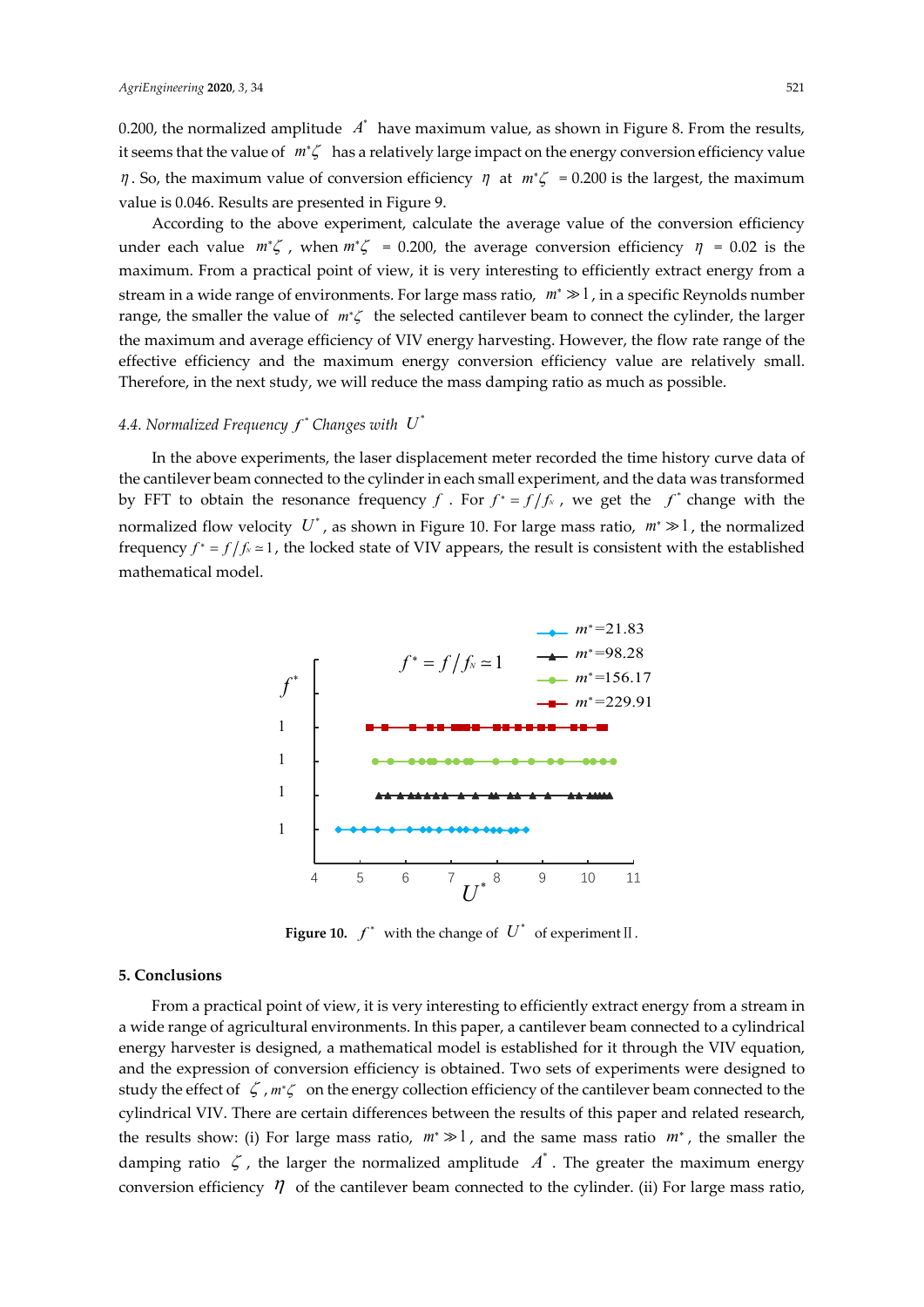*m*<sup> $*$ </sup>  $\gg$  1, in the specific Reynolds number range, the smaller the mass-damping parameter *m*<sup>∗</sup>  $\zeta$ , the larger the normalized amplitude  $\overrightarrow{A}$ . The larger the maximum and average value of VIV energy conversion efficiency  $\eta$ . Choosing a smaller mass ratio  $\zeta$  and proper damping ratio can more effectively obtain energy from the fluid. However, the flow rate range of the effective efficiency and the maximum energy conversion efficiency value are relatively small. Therefore, in the next study, we will reduce the mass damping ratio as much as possible. (iii) For large mass ratio,  $m^* \gg 1$ , the greater the mass ratio  $m^*$ , the greater the range of the reduced velocity  $U^*$  where resonance occurs. Normalized frequency  $f^* \approx 1$ , a stable VIV locked state appears.

We believe that the results presented in this article are representative. From an engineering perspective, this experimental study can provide a certain theoretical reference for designing a device to extract useful energy from VIV in agricultural environments.

**Author Contributions:** Conceptualization, A.X. and R.L.; methodology, A.X. and R.L.; software, R.L.,A.X., and Z.L.;formal analysis, A.X. and R.L.;writing—original draft preparation,Z.L.;review and editing, A.X. and R.L. and Z.L.; visualization,A.X. Z.L..All authors have read and agreed to the published version of the manuscript.

**Funding:** This research received no external funding.

**Conflicts of Interest**: The authors declare no conflict of interest.

#### **References**

- 1. Chatterjea, S.; Havinga, P. Improving Temporal Coverage of an Energy-Efficient Data Extraction Algorithm for Environmental Monitoring Using Wireless Sensor Networks. *Sensors* **2009**, *9*, 4941–4954.
- 2. Farooq, M.S.; Riaz, S.; Abid, A.; Umer, T.; Zikria, Y.B. Role of IoT Technology in Agriculture: A Systematic Literature Review. *Electronics* **2020**, *9*, 319–359.
- 3. Abdelkefi, A.; Hajj, M.R.; Nayfeh, A.H. Phenomena and modeling of piezoelectric energy harvesting from freely oscillating cylinders. *Nonlinear Dyn*. **2012**, *70*, 1377–1388.
- 4. Bearman, P.W. Circular cylinder wakes and vortex-induced vibrations*. J. Fluids Struct*. **2011**, *27*, 648–658.
- 5. Zhao, M.; Cheng, L.; An, H. Numerical investigation of vortex-induced vibration of a circular cylinder in transverse direction in oscillatory flow. *Ocean Eng*. **2012**, *41*, 39–52.
- 6. Mehmood, A.; Abdelkefi, A.; Hajj, M.R.; Nayfeh, A.H.; Akhtar, I.; Nuhait, A.O. Piezoelectric energy harvesting from vortex-induced vibrations of circular cylinder. *J. Sound Vib*. **2013**, *332*, 4656–4667.
- 7. Ran, J.Y.; Wang, J.L.; Wang, R.R. A Model for Energy Harvesting from Vortex-Induced Vibration of Circular Cylinder. *Adv. Mater. Res*. **2014**, *3248*, 877–881.
- 8. Zhang, W.; Li, X.; Ye, Z.; Jiang, Y. Mechanism of frequency lock-in in vortex-induced vibrations at low Reynolds numbers. *J. Fluid Mech.* **2015**, *783*, 72–102.
- 9. Soti, A.K.; Zhao, J.; Thompson, M.C.; Sheridan, J.; Bhardwaj, R. Damping effects on vortex-induced vibration of a circular cylinder and implications for power extraction. *J. Fluids Struct.* **2018**, *81*, 289–308.
- 10. Chang, T.J.; Lua, K.B. Simulation on Vortex Induced Vibration of Circular Cylinder. *J. Phys. Conf. Ser*. **2020**, *1509*, 12–24.
- 11. Rodríguez-Robles, J.; Martin, Á.; Martin, S.; Ruipérez-Valiente, J.A.; Castro, M. Autonomous Sensor Network for Rural Agriculture Environments, Low Cost, and Energy Self-Charge. *Sustainability* **2020**, *12*, 5913–5929.
- 12. Haseeb, K.; Ud Din, I.; Almogren, A.; Islam, N. An Energy Efficient and Secure IoT-Based WSN Framework: An Application to Smart Agriculture. *Sensors* **2020**, *20*, 2081–2094.
- 13. Zhimin, C.; Xun, R.; Guangzhong, C. Design of a self-powered power based on piezoelectric energy harvesting technology. *Electron. Des. Eng*. **2016**, *10*, 1674–6236.
- 14. Xinghao, L.; Kaiyi, Z.; Lihua, Y; Xiantao, Q. Design of Intelligent Water Quality Wireless Online Monitoring System Based on Zigbee. *Think Tank Times* **2019**, *189*, 234–235.
- 15. Bearman, P.W. Vortex shedding from oscillating bluff bodies. *Ann. Rev. Fluid Mech*. **1984**, *16*, 195–222.
- 16. Sarpkaya, T. A critical review of the intrinsic nature of vortex-induced vibrations. *Fluids Struct*. **2004**, *19*, 389–447.
- 17. Williamson, C.H.K.; Govardhan, R. Vortex-induced vibrations. *Ann. Rev. Fluid Mech*. **2004**, *36*, 413–455.